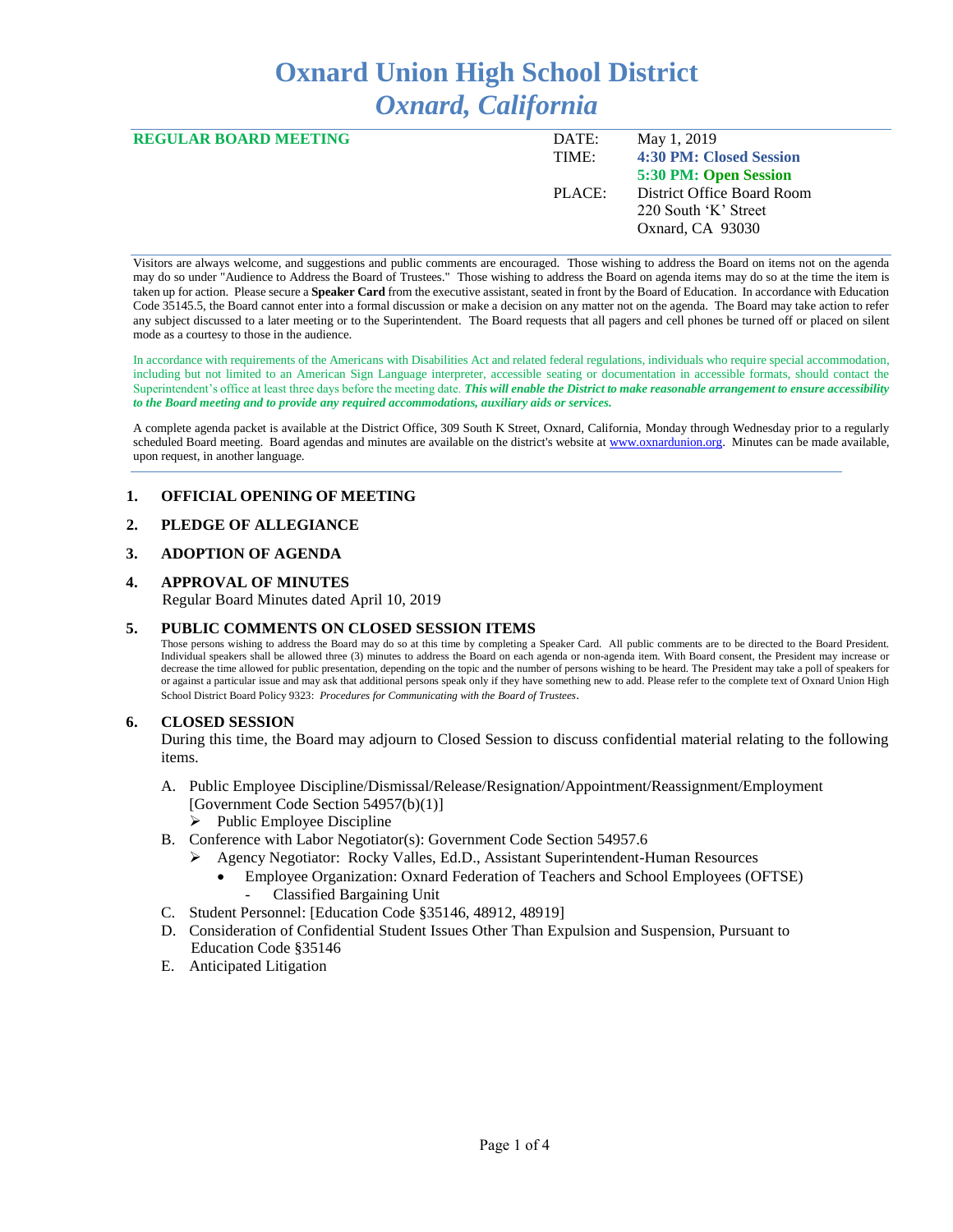## Board Meeting Agenda May 1, 2019

| F. | Conference with Real Property Negotiator (Govt. Code § 54956.8)                                          |
|----|----------------------------------------------------------------------------------------------------------|
|    | PROPERTY: 50-acres of 107.25 acres located at or near 1825 Camino del Sol, Oxnard, CA                    |
|    | (southeast corner of N. Rose Ave. and Cesar Chavez Dr.) Ventura County Assessor Parcel No. 214-0-020-595 |
|    | AGENCY NEGOTIATOR: Jeff Weinstein, Assistant Superintendent Business Services and                        |
|    | Dr. Joel Kirschenstein, Consultant Sage Realty Group Inc.                                                |
|    | NEGOTIATING PARTIES: Brian Edward Maulhardt, as Trustee of the Brian Edward Maulhardt                    |
|    | Children's Support Trust                                                                                 |
|    | UNDER NEGOTIATION: Price and terms of payment                                                            |
|    | G. Conference with Real Property Negotiator (Govt. Code § 54956.8)                                       |
|    | PROPERTY: Multiple District-owned parcels, including: (1) Bell Ranch Property, Assessor Parcel No.       |
|    | ("APN") 156-0-180-385, Camarillo, California; (2) South of Oxnard High School, APN 183-0-030-180;        |
|    | (3) District Office Campus, 220, 309, and 315 South K Street, Oxnard, CA, APNs 202-0-010-630 & -         |
|    | 740; (4) Hueneme Road Adult School, 527 W Hueneme Road, Oxnard, CA, APN 222-0-082-625; (5) 280           |
|    | and 300 Skyway Drive, Camarillo, CA, APN 230-0-130-105; and (6) 15 Stearman Street, Camarillo, CA,       |
|    | APN 230-0-130-115                                                                                        |
|    | AGENCY NEGOTIATOR: Jeff Weinstein, Assistant Superintendent Business Services and                        |
|    | Dr. Joel Kirschenstein, Consultant Sage Realty Group Inc.                                                |
|    | NEGOTIATING PARTIES: To be determined                                                                    |
|    | UNDER NEGOTIATION: Price and terms of payment.                                                           |
|    | H. Conference with Real Property Negotiator (Govt. Code § 54956.8)                                       |
|    | PROPERTY: 7.6 Acres located 1800 Solar Drive, Oxnard, CA, Ventura County Assessor Parcel No. 213-        |
|    | $0-070-045$                                                                                              |
|    | AGENCY NEGOTIATOR: Jeff Weinstein, Assistant Superintendent Business Services and                        |
|    | Dr. Joel Kirschenstein, Consultant Sage Realty Group Inc.                                                |

Dr. Joel Kirschenstein, Consultant Sage Realty Group Inc. NEGOTIATING PARTIES: Rio School District UNDER NEGOTIATION: MOU

## **7. RECONVENE IN PUBLIC: REPORT ON CLOSED SESSION ACTION**

## **8. RECOGNITION**

- ➢ Outstanding Student OMCHS- Leslie Lopez and Melissa Aguilar
- ➢ OUHSD Art Show Winners
- ➢ ASB Oxnard High School
- ➢ Robotics Teams Frontier High School and Adolfo Camarillo High School
- ➢ MESA Awards

## **9. PUBLIC COMMENTS TO ADDRESS THE BOARD OF TRUSTEES**

Those persons wishing to address the Board may do so at this time by completing a Speaker Card. All public comments are to be directed to the Board President. Individual speakers shall be allowed three (3) minutes to address the Board on each agenda or non-agenda item. With Board consent, the President may increase or decrease the time allowed for public presentation, depending on the topic and the number of persons wishing to be heard. The President may take a poll of speakers for or against a particular issue and may ask that additional persons speak only if they have something new to add. Please refer to the complete text of Oxnard Union High School District Board Policy 9323: *Procedures for Communicating with the Board of Trustees.*

## **10. SUPERINTENDENT'S REPORT**

## **11. STUDENT REPRESENTATIVE TO THE BOARD – MARITZA SALCEDO**

## **12. CONSENT CALENDAR**

#### **Business Services**

- **A.** Consideration of Approval of Purchase Orders and Direct Pays, April 2 18, 2019
- **B.** Consideration of Approval of Job Description and Salary Schedule *Risk Manager* [Second Reading]
- **C.** Consideration of Approval to Hire Senior Payroll Tech
- **D.** Consideration of Approval to Hire MOT Clerk
- **E.** Consideration of Approval to Hire Bond Staff Accountant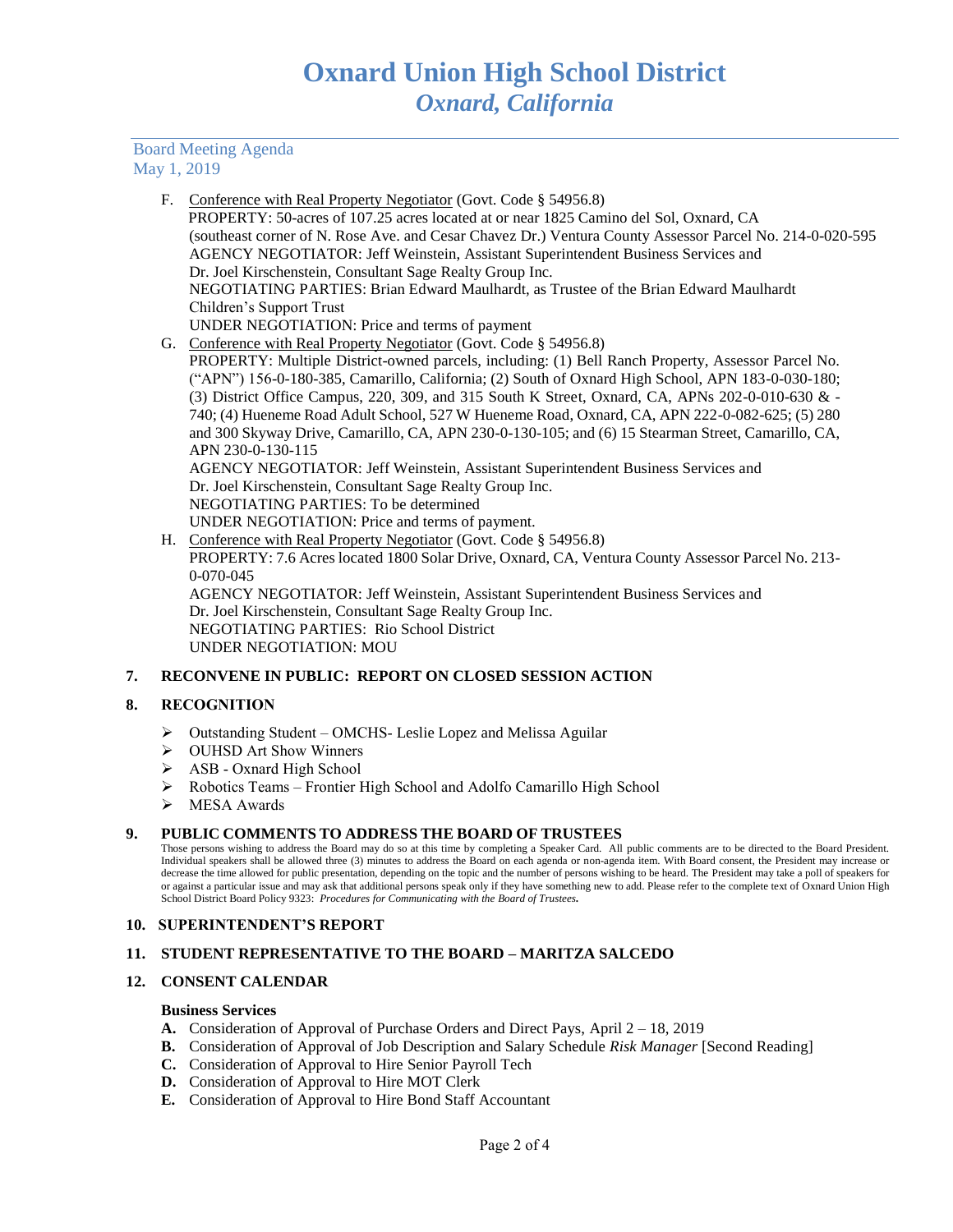## Board Meeting Agenda May 1, 2019

- **F.** Consideration of Approval of Agreement with Arboles Care Tree Service, Inc.'s Estimate #022 for Eucalyptus Trees at Mission Oaks Blvd. in Camarillo
- **G.** Consideration of Approval of Agreement with California Electric Company for ACHS Field House Water Isolation Valve
- **H.** Consideration of Approval of Agreement with California Electric Company for ACHS Vacant Field Parking Lot
- **I.** Consideration of Approval of Agreement with NSWC Mechanical Service Proposal for Motor/VFD/Chiller Repairs at 1800 Solar Drive
- **J.** Consideration of Approval of NSWC Mechanical Service Proposal for Cooling Tower Repairs at 1800 Solar Drive
- **K.** Consideration of Approval of 1800 Solar Drive Renovation Floor Footprints
- **L.** Consideration of Approval of 10 Proposals for NIC Partners Inc.
- **M.** Consideration of Approval of the Disposal of Surplus Furniture and Equipment, April 6, 2019 April 26, 2019

## **Educational Services**

- **N.** Consideration of Approval of Renewal Agreement between Oxnard Union High School District and Dignity Health for Athletic Trainers
- **O.** Consideration of Approval of Renewal Agreement between Oxnard Union High School District and Oxnard Police Department Services to Provide School Resource Officers at CIHS, HHS, OHS, and PHS for the 2019-2020, 2020-2021 and 2021-2022 School Years
- **P.** Consideration of Approval of Stipulated Student Expulsions by Agreement of the School Principal, the Student, and the Students' Parent/Guardian, as per Board Policy 5144, Section 22

## **Human Resources**

- **Q.** Consideration of Approval of Personnel Items
- **R.** Consideration of Approval of Student Teaching Agreement-Credential Programs Between California State University Channel Islands and Oxnard Union High School District
- **S.** Consideration of Approval of Revisions to Job Description: *Human Resources Clerk* [Second Reading]

## **Board Policies**

- **T.** Consideration of Revision of Oxnard Union High School District Board Bylaw 9220: *Governing Board Elections* [Second Reading]
- **U.** Consideration of Revision of Oxnard Union High School District Board Bylaw 9222: *Resignation* [First Reading]
- **V.** Consideration of Revision of Board Policy 6144 *Controversial Issues* [Second Reading]
- **W.** Consideration of Approval of Revision to BP 1312.4(a) *Williams Uniform Complaint Procedure* [Second Reading]
- **X.** Consideration of Adoption of Board Policy 3516.5: *Emergency Schedules* [First Reading]

## **13. ACTION ITEMS**

## **Business Services**

**A.** Consideration of Adoption of Resolution #19-14 Identifying and Authorizing District Representatives who will Certify Documents and Act as Liaisons to the Office of Public School Construction and State Allocation Board for State School Facility Program Application

## **Educational Services**

- **B.** Consideration of Approval of Revised Job Description: *Information Technology Support Specialist* [First Reading]
- **C.** Consideration of Approval of New Job Description: *Information Technology Support Specialist II* [First Reading]
- **D.** Consideration of Approval of New Job Description: *Coordinator Student Data Systems* [Second Reading]